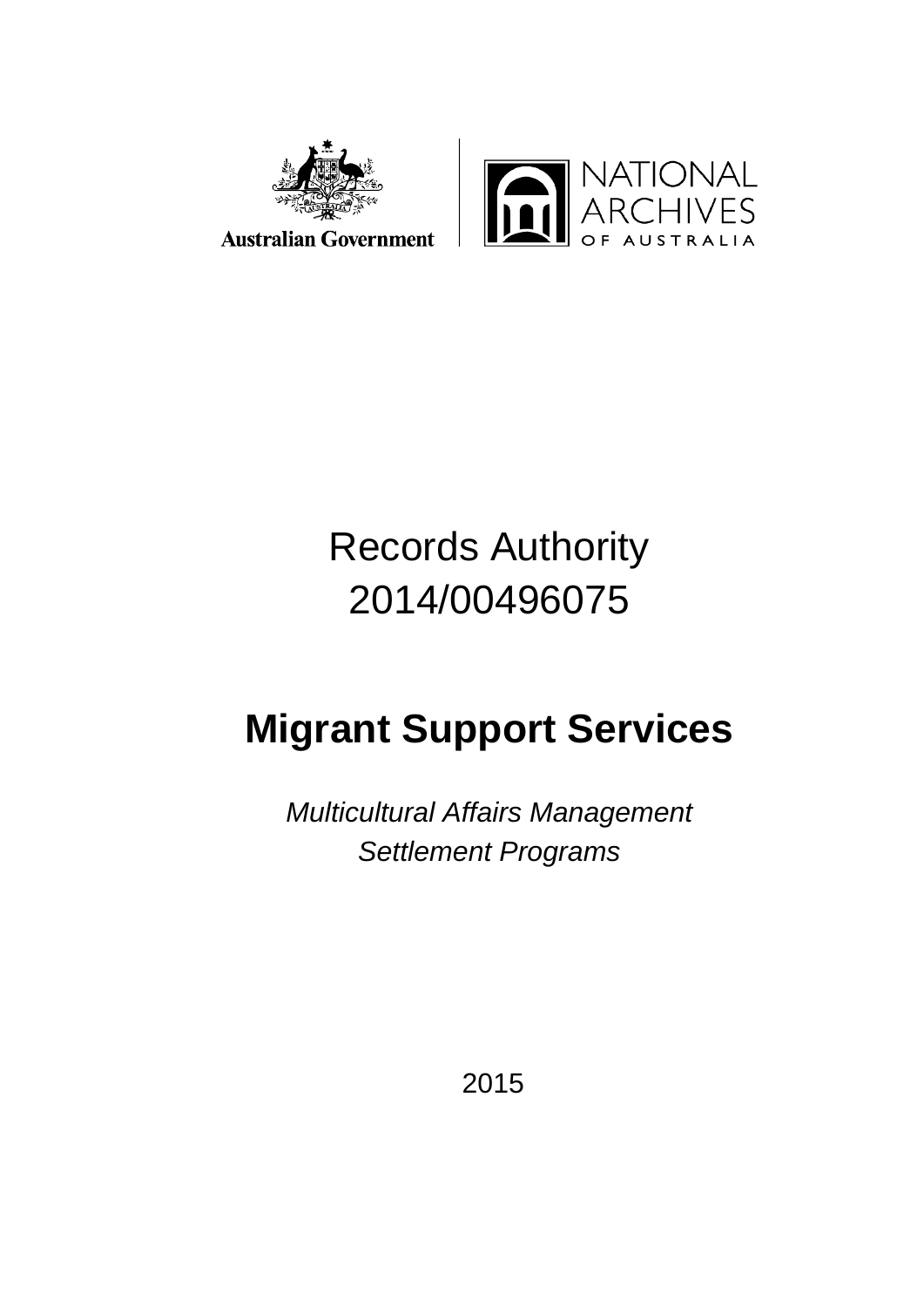### **CONTENTS**

| <b>INTRODUCTION</b>                  |  |
|--------------------------------------|--|
| <b>APPLICATION OF THIS AUTHORITY</b> |  |
| <b>CONTACT INFORMATION</b>           |  |
| <b>AUTHORISATION</b>                 |  |
| MULTICULTURAL AFFAIRS MANAGEMENT     |  |
| <b>SETTLEMENT PROGRAMS</b>           |  |

© Commonwealth of Australia 2015

This work is copyright. Apart from any use as permitted under the *Copyright Act 1968,* no part may be reproduced by any process without prior written permission from the National Archives of Australia. Requests and inquiries concerning reproduction and rights should be directed to the Publications Manager, National Archives of Australia, PO Box 7425, Canberra Mail Centre ACT 2610, Australia.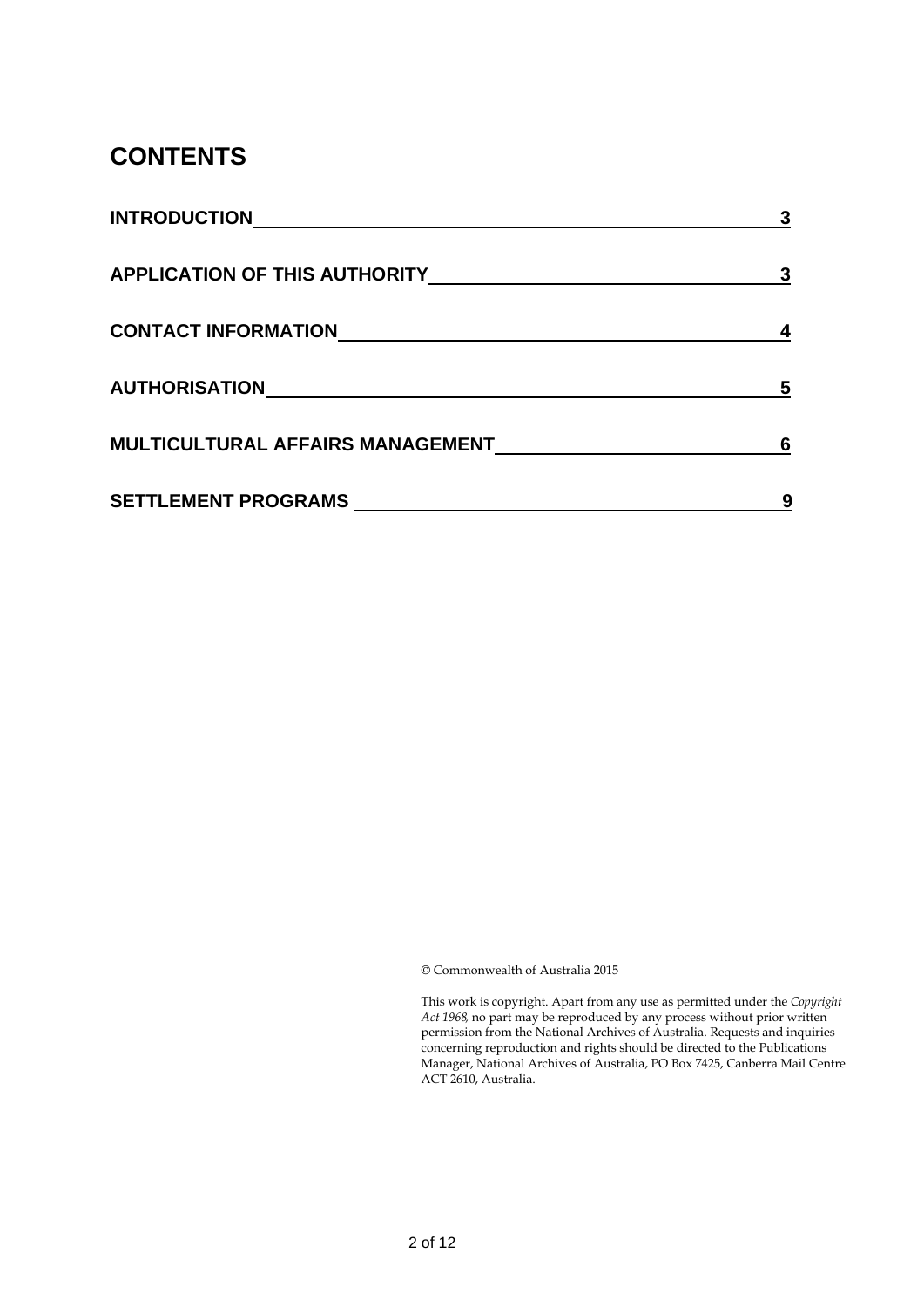### **INTRODUCTION**

The National Archives of Australia has developed this Records Authority to set out the requirements for keeping or destroying records for the core business areas of Multicultural Affairs Management and Settlement Programs. These core businesses are undertaken by the agencies named on the authorisation page of this authority.

This Authority is based on the identification and analysis of the business of managing migrant support services. It takes into account legal and organisational records management requirements, and the interests of stakeholders, the agencies undertaking the business, and the National Archives of Australia.

The Authority sets out those records that need to be retained as national archives and specifies the minimum length of time that temporary records need to be kept. This Authority gives those agencies to whom it is issued permission under the *Archives Act 1983*, for the destruction of the temporary records described after the minimum retention period has expired. Retention periods for these temporary records are based on: an assessment of business needs; broader organisational accountability requirements; and community expectations, and are approved by the National Archives of Australia on the basis of information provided by the agencies undertaking the business.

As changes in circumstances may affect future records management requirements, the periodic review of this Authority is recommended. All amendments must be approved by the National Archives.

## **APPLICATION OF THIS AUTHORITY**

- 1. This authority partially supersedes RDA 902 (1991) issued to the Department of Immigration and Multicultural Affairs:
	- classes 1.1 & 8.1-8.3 are superseded and cannot be used after the date of issue of this Authority for records of migrant support services related activities.

This authority supersedes RDA 1109 (1994) issued to the Department of Administrative Services.

- 2. This authority is issued to several agencies with a responsibility for migrant support services. Other agencies which manage these business areas, including legacy records, can apply to the Archives to use the Authority.
- 3. This Authority is to be used to determine how long records must be kept. Records are matched to the relevant core business and records class in the Authority.
	- Where the minimum retention period has expired and the records are not needed for agency business they should be destroyed as authorised in this Authority.
	- Records that have not reached the minimum retention period must be kept until they do.
	- Records that are identified as Retain as National Archives (RNA) are to be transferred to the National Archives of Australia for preservation.
- 4. This Authority should be used in conjunction with general records authorities such as:
	- the Administrative Functions Disposal Authority (AFDA) and/or AFDA Express issued by the National Archives to cover business processes and records common to Australian Government agencies;
	- General Records Authority (31) for source (including original) records that have been copied, converted or migrated.
- 5. The Normal Administrative Practice (NAP) provision of the *Archives Act 1983* gives agencies permission to destroy certain records without formal authorisation. This usually occurs where records are duplicated, facilitative or for short-term use only. NAP does not replace arrangements agreed to in this Authority but can be used as a tool to assist in identifying records for destruction together with an agency's Records Authority or Authorities, and with AFDA and AFDA Express. The National Archives recommends that agencies develop and implement a Normal Administrative Practice policy. Advice and guidance on destroying records as a normal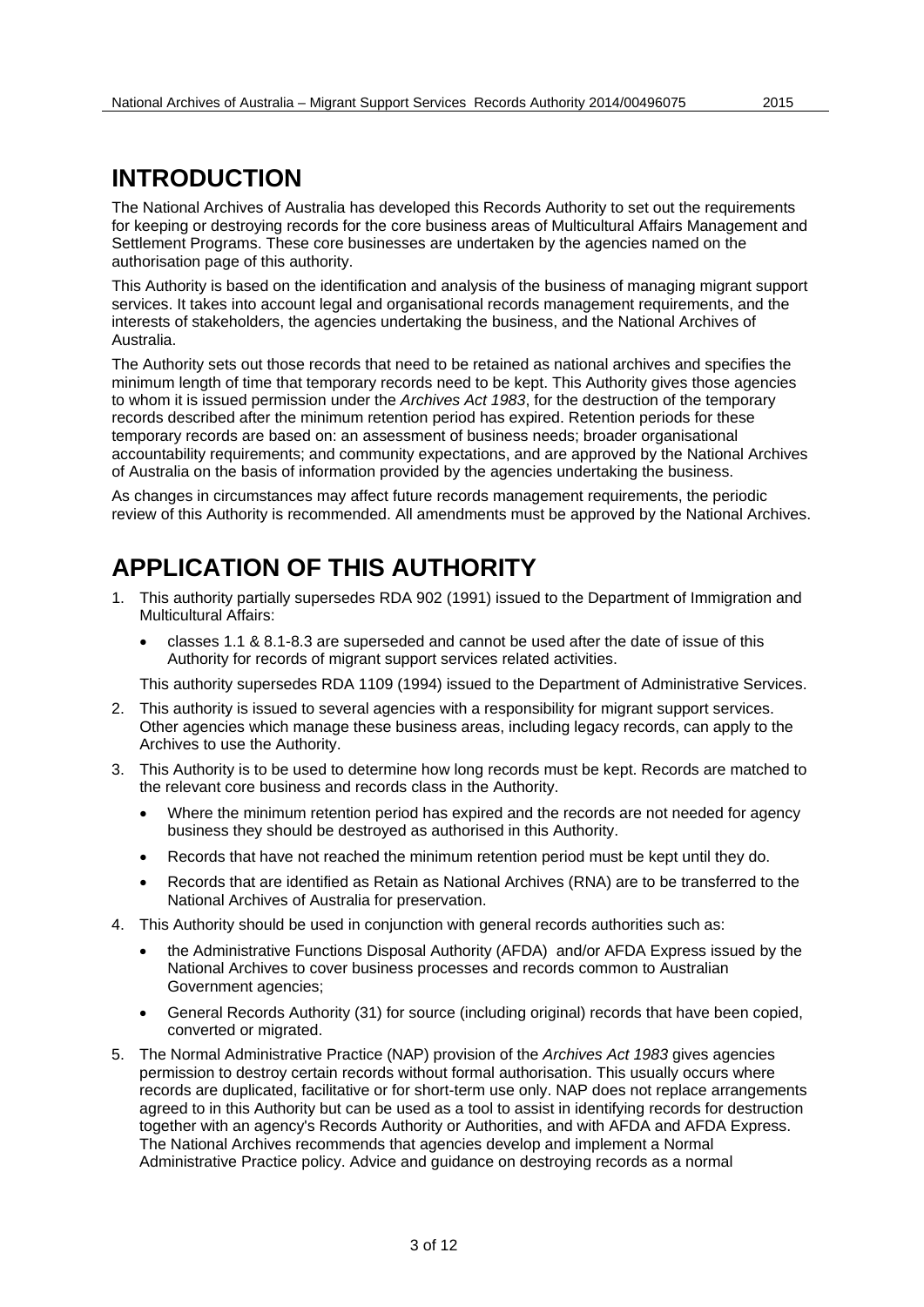administrative practice and on how to develop an agency NAP policy is available from the National Archives' website at [www.naa.gov.au.](http://www.naa.gov.au/)

- 6. Records that are reasonably likely to be needed as evidence in a current or future judicial proceeding or are subject to a request for access under the *Archives Act 1983*, the *Freedom of Information Act 1982* or any other relevant Act must not be destroyed until the action has been completed.
- 7. Records subject to a disposal freeze must not be destroyed until the freeze has been lifted. Further information about disposal freezes and whether they affect the application of this Authority is available from the National Archives website at [www.naa.gov.au.](http://www.naa.gov.au/)
- 8. Where the method of recording information changes (for example from a manual system to an electronic system, or when information is migrated from one system to a new system) this authority can still be applied, providing the records document the same core business. The information must be accessible for the period of time prescribed in this Authority. The relevant departments will need to maintain continuing access to the information, including digital information, for the periods prescribed in this records authority or until the information is transferred into the custody of the National Archives.
- 9. In general, retention requirements indicate a minimum period for retention. Agencies to whom this authority is issued may extend minimum retention periods if they consider that there is an administrative need to do so, without further reference to the National Archives. Where the agency believes that its accountability will be substantially compromised because a retention period or periods are not adequate, it should contact the National Archives for review of the retention period.
- 10. Records coming within 'Retain as national archives' classes in this Authority have been determined to be part of the archival resources of the Commonwealth under section 3C of the *Archives Act 1983*. The determination of Commonwealth records as archival resources of the Commonwealth obliges agencies to transfer the records to the National Archives when they cease to be current and, in any event, within 15 years of the records coming into existence, under section 27 of the *Archives Act 1983*.
- 11. Records in the care of agencies should be appropriately stored, managed and preserved. Agencies need to meet this obligation to ensure that the records remain authentic and accessible over time. Under Section 31 of the *Archives Act 1983*, access arrangements are required for records that become available for public access including those records that remain in agency custody.
- 12. Appropriate arrangements should be made with the National Archives when records are to be transferred into custody. The National Archives accepts for transfer only those records designated as national archives.
- 13. Advice on how to use this Authority is available from the records managers of the agencies to whom this authority is issued. If there are problems with the application of the Authority that cannot be resolved, please contact the National Archives.

### **CONTACT INFORMATION**

For assistance with this authority or for advice on other records management matters, please contact National Archives' Agency Service Centre.

Queen Victoria Terrace Tel: (02) 6212 3610<br>Parkes ACT 2600 Tax: (02) 6212 3989 Parkes ACT 2600 Fax: (02) 6212 3989<br>PO Box 7425 Fax: Email: recordkeeping Canberra Mail Centre ACT 2610 Website: [www.naa.gov.au](http://www.naa.gov.au/)

Email: [recordkeeping@naa.gov.au](mailto:recordkeeping@naa.gov.au)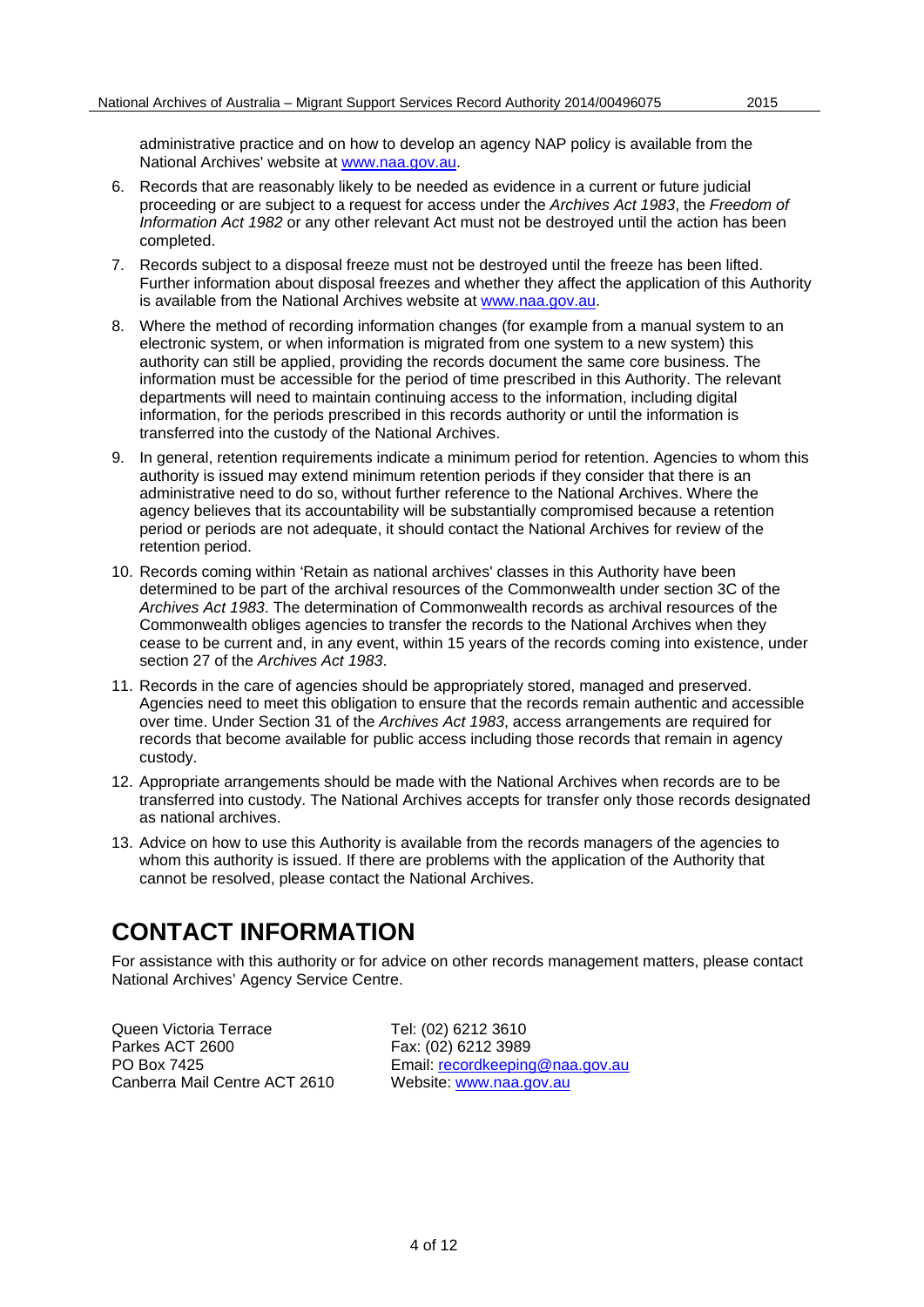### **AUTHORISATION**

#### **RECORDS AUTHORITY 2014/00496075**

| Person to whom notice of<br>authorisation is given: | Heads of Commonwealth agencies responsible for<br>multicultural affairs management and settlement<br>programs: |
|-----------------------------------------------------|----------------------------------------------------------------------------------------------------------------|
|                                                     | Department of Immigration and Border Protection                                                                |
|                                                     | Department of Social Services                                                                                  |
|                                                     | Department of Education and Training                                                                           |

| <b>Purpose:</b>     | Authorises arrangements for the disposal of records in accordance<br>with Section 24(2)(b) of the Archives Act 1983                                                                             |
|---------------------|-------------------------------------------------------------------------------------------------------------------------------------------------------------------------------------------------|
|                     | Determines records classed as 'Retain as national archives' in this<br>Records Authority to be part of the archival resources of the<br>Commonwealth under section 3C of the Archives Act 1983. |
|                     |                                                                                                                                                                                                 |
| <b>Application:</b> | All core business records relating to Multicultural Affairs Management<br>and Settlement Programs.                                                                                              |
|                     |                                                                                                                                                                                                 |

This authority gives permission for the destruction, retention or transfer to the National Archives of Australia of the records described. This authority will apply only with the consent of the agency currently responsible for the business documented in the records described.

Authorised by **Date of issue** 

David Fricker 17 September 2015

Director-General

National Archives of Australia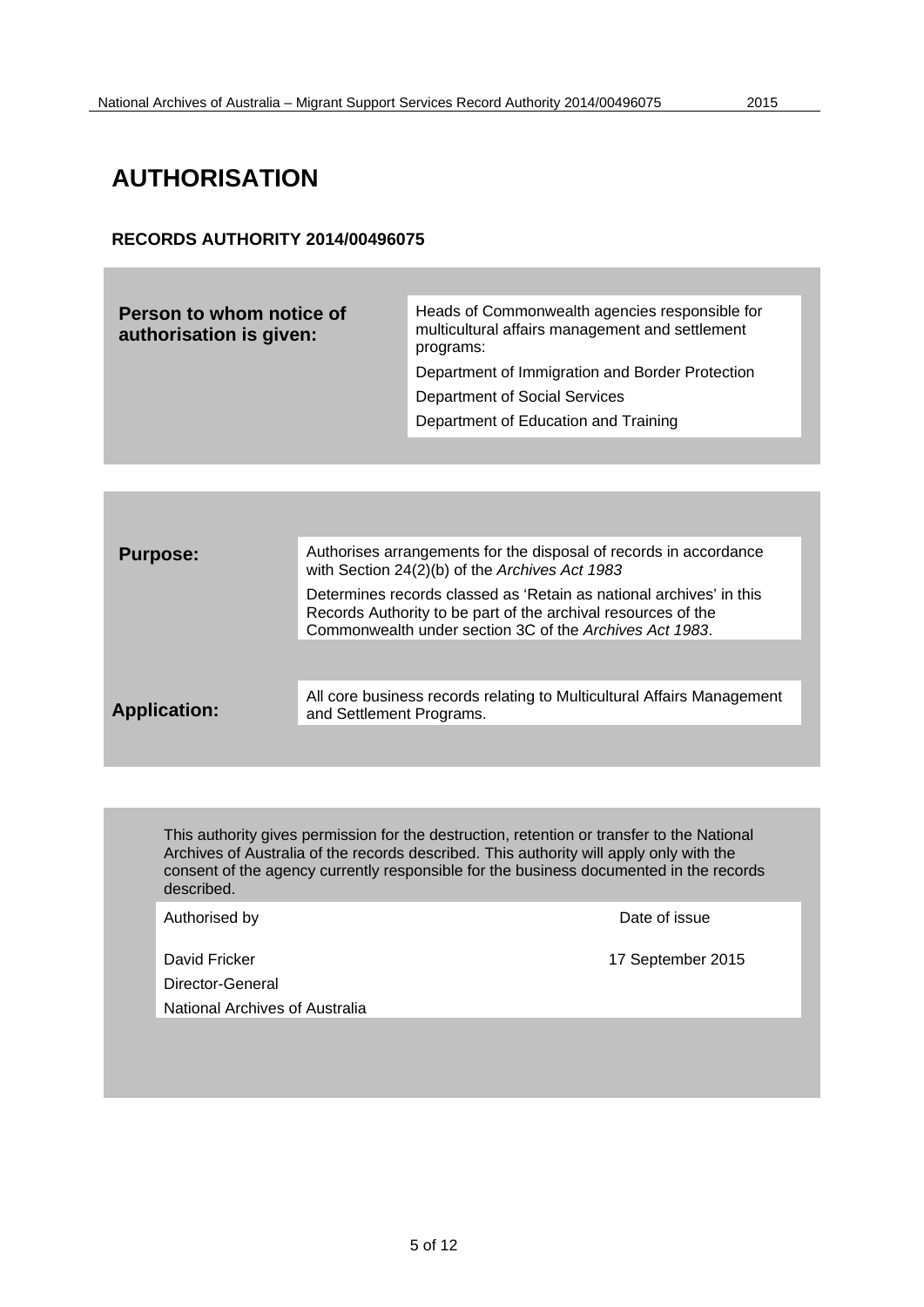### **MULTICULTURAL AFFAIRS MANAGEMENT**

The core business of promoting tolerance for cultural, religious and linguistic diversity in the Australian community. Includes developing and implementing policies and programs to support community harmony and social cohesion, and the rejection of discrimination and racism. Also includes the provision of advice and information to government and other organisations on issues relating to multiculturalism in Australia.

The **core activities** include:

- developing, implementing and reviewing multicultural affairs programs, policies, plans, strategies, frameworks and procedures;
- providing and receiving advice to or from the Minister, government and non-government stakeholders, and international organisations;
- liaising with government, professional, private and community groups;
- reporting multicultural affairs activities and outcomes to government;
- negotiating, establishing and implementing agreements and memoranda of understanding;
- administering funding and grants to government and non-government organisations to deliver multicultural affairs related services;
- undertaking, administering and commissioning research;
- marketing and promoting multicultural affairs programs and services; and
- developing and disseminating publications and information to support cultural diversity and community harmony.

The performance of the core business is supported by **general activities** such as:

- managing and participating in internal and external committees, working groups and meetings;
- developing and reviewing operational procedures and guidelines.
- auditing and evaluating processes and performance;
- arranging and attending conferences and forums;
- preparing and presenting speeches and presentations;
- delegating powers and authorising actions;
- receiving and responding to enquiries; and
- identifying, assessing and managing risk.

#### *Cross references to AFDA Express Records Authority*

*For the development of legislative requirements, use GOVERNMENT RELATIONS.*

*For the procurement of goods and services, and managing tendering and contracting arrangements to support multicultural affairs management activities, use PROCUREMENT.*

*For the payment of monies including grants, use FINANCIAL MANAGEMENT.*

*For staff training, use STAFF DEVELOPMENT.*

*Cross references to other records authorities*

*For awarding and administering multicultural affairs management related grants to non-government organisations, use GRA 28 - GRANT MANAGEMENT.*

*For records relating to Advisory Bodies, including defunct bodies such as the Australian Ethnic Affairs Council, use General Records Authority 26 - ADVISORY BODIES.*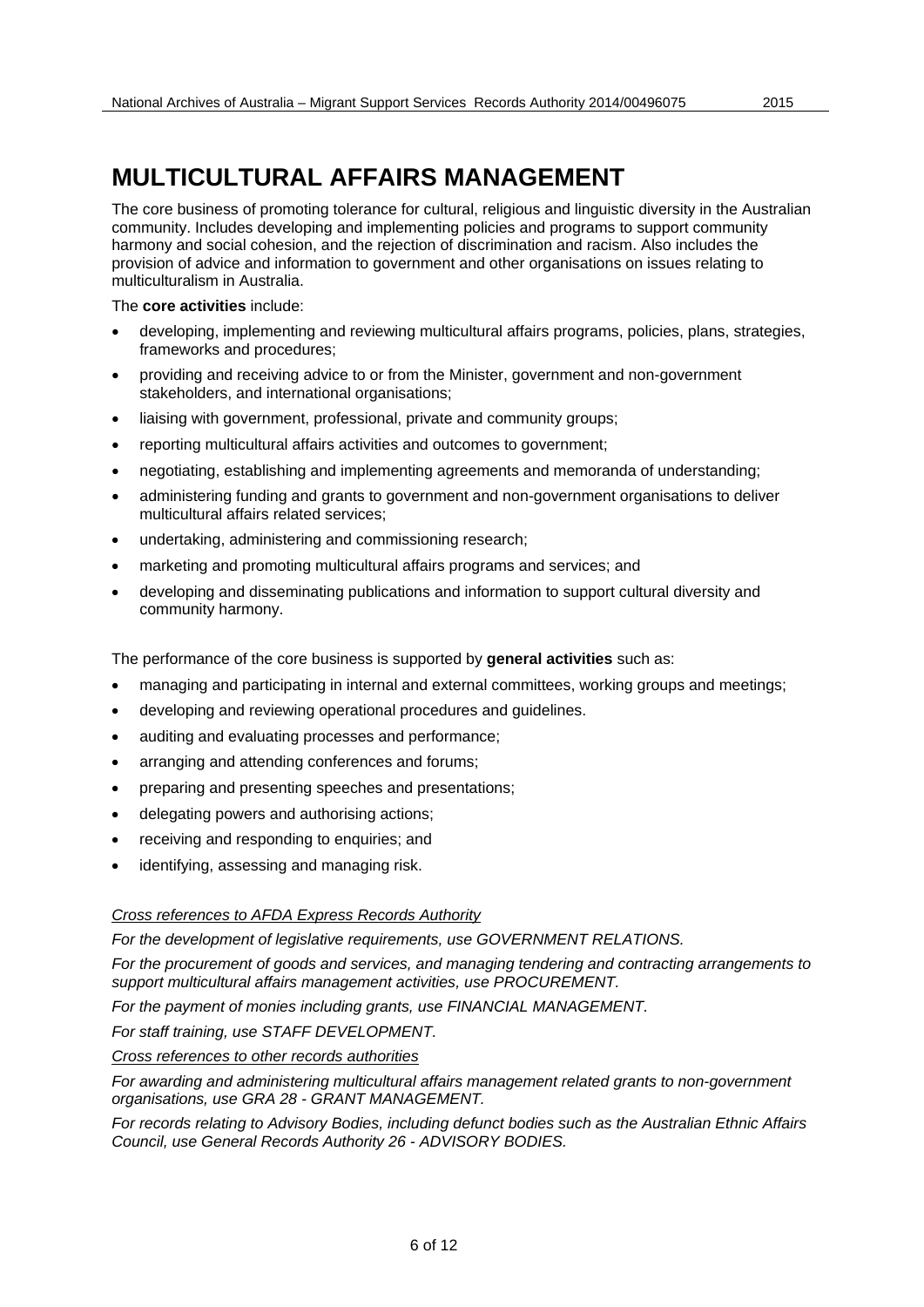## **MULTICULTURAL AFFAIRS MANAGEMENT**

| <b>Class no</b> | <b>Description of records</b>                                                                                                                                                                                                                                                                                                                                                                                                                                                                                | <b>Disposal action</b>                                                          |
|-----------------|--------------------------------------------------------------------------------------------------------------------------------------------------------------------------------------------------------------------------------------------------------------------------------------------------------------------------------------------------------------------------------------------------------------------------------------------------------------------------------------------------------------|---------------------------------------------------------------------------------|
| 61673           | The following significant records documenting:<br>development, implementation and review of high level policies, plans,<br>strategies, frameworks and programs, eg the Multicultural Access and<br>Equity Policy. Includes final version, major drafts, summaries of<br>stakeholder consultations and supporting research;                                                                                                                                                                                   | Retain as national<br>archives                                                  |
|                 | advice provided to or received from major stakeholders including<br>$\bullet$<br>Ministers, and government and non-government organisations, which<br>significantly impacts multicultural affairs policies or programs, or which<br>relates to prominent or controversial issues. Includes final version of<br>reports to government on high level multicultural affairs programs and<br>outcomes;                                                                                                           |                                                                                 |
|                 | high level liaison with major stakeholders including government,<br>$\bullet$<br>professional, private and community groups relating to multicultural affairs<br>programs and services;                                                                                                                                                                                                                                                                                                                      |                                                                                 |
|                 | high-level internal and external committees and working groups, including<br>$\bullet$<br>inter-government or inter-agency committees where the agency provides<br>secretariat support, is the Australian Government's main representative,<br>or plays a prominent or central role eg the Australian Multicultural<br>Advisory Committee. Includes establishment documentation, agenda, final<br>version of minutes, reports, briefing notes and tabled papers.                                             |                                                                                 |
|                 | high-level reviews, evaluations and audits resulting in significant changes<br>$\bullet$<br>to multicultural affairs programs and policies, or which substantially impact<br>the provision of services. Includes reviews which provide insight into the<br>Australian government's broader direction and approach to<br>multiculturalism. Includes final version of report, major drafts and<br>summaries of consultations;                                                                                  |                                                                                 |
|                 | results of major research undertaken, administered or commissioned by<br>$\bullet$<br>the agency which significantly impacts multicultural affairs programs,<br>policies, or services. Includes supporting research datasets, final version<br>of research reports and findings, and summaries of supporting analysis;                                                                                                                                                                                       |                                                                                 |
|                 | significant multicultural affairs management related agreements, contracts<br>$\bullet$<br>and memoranda of understanding relating to funding arrangements with<br>state, territory, local and Australian government, foreign countries and<br>organisations providing services to deliver multicultural programs and<br>services. Includes final signed agreements and supporting records such<br>as summaries of consultations and reports, reviews and evaluations of<br>programs and services delivered; |                                                                                 |
|                 | final version of promotional and educational campaigns raising awareness<br>$\bullet$<br>of multicultural affairs programs and services, eg Harmony Day;                                                                                                                                                                                                                                                                                                                                                     |                                                                                 |
|                 | final version of speeches and presentations made by the agency's<br>$\bullet$<br>Minister or senior staff relating to multicultural affairs programs and<br>services, including conferences presentations; and                                                                                                                                                                                                                                                                                               |                                                                                 |
|                 | master version of agency publications.                                                                                                                                                                                                                                                                                                                                                                                                                                                                       |                                                                                 |
| 61674           | Multicultural affairs management related agreements and contracts other<br>than those covered in class 61673.                                                                                                                                                                                                                                                                                                                                                                                                | Destroy 21 years<br>after completion<br>or other<br>termination of<br>agreement |
| 61675           | Records documenting:                                                                                                                                                                                                                                                                                                                                                                                                                                                                                         | Destroy 2 years<br>after action                                                 |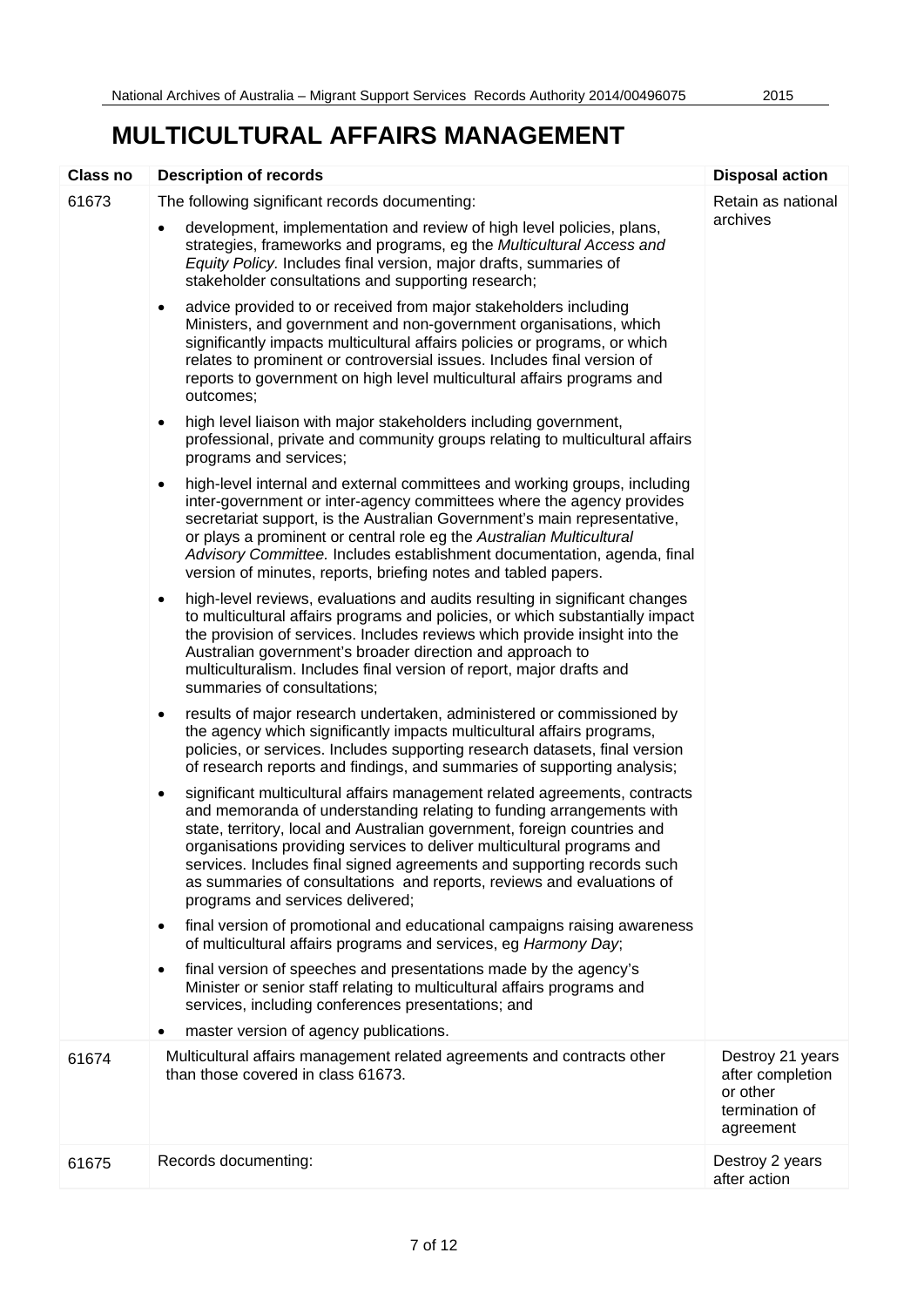## **MULTICULTURAL AFFAIRS MANAGEMENT**

| Class no | <b>Description of records</b>                                                                                                                                                                                                                                                                                                                                                                       | <b>Disposal action</b>                       |
|----------|-----------------------------------------------------------------------------------------------------------------------------------------------------------------------------------------------------------------------------------------------------------------------------------------------------------------------------------------------------------------------------------------------------|----------------------------------------------|
|          | administrative arrangements for committees, meetings and working<br>$\bullet$<br>groups, speeches, conferences, forums or other events. Includes notices,<br>invitations, venue and facility bookings, catering arrangements, liaison<br>with organisers, schedules, programs and attendance registration;<br>provision of routine advice and management of routine enquiries which do<br>$\bullet$ | completed                                    |
|          | not require a formal written response.                                                                                                                                                                                                                                                                                                                                                              |                                              |
| 61676    | Records documenting:<br>routine operational and administrative tasks supporting the core business;<br>$\bullet$<br>multicultural affairs management activities, other than those covered in<br>$\bullet$<br>classes 61673 to 61675.                                                                                                                                                                 | Destroy 7 years<br>after action<br>completed |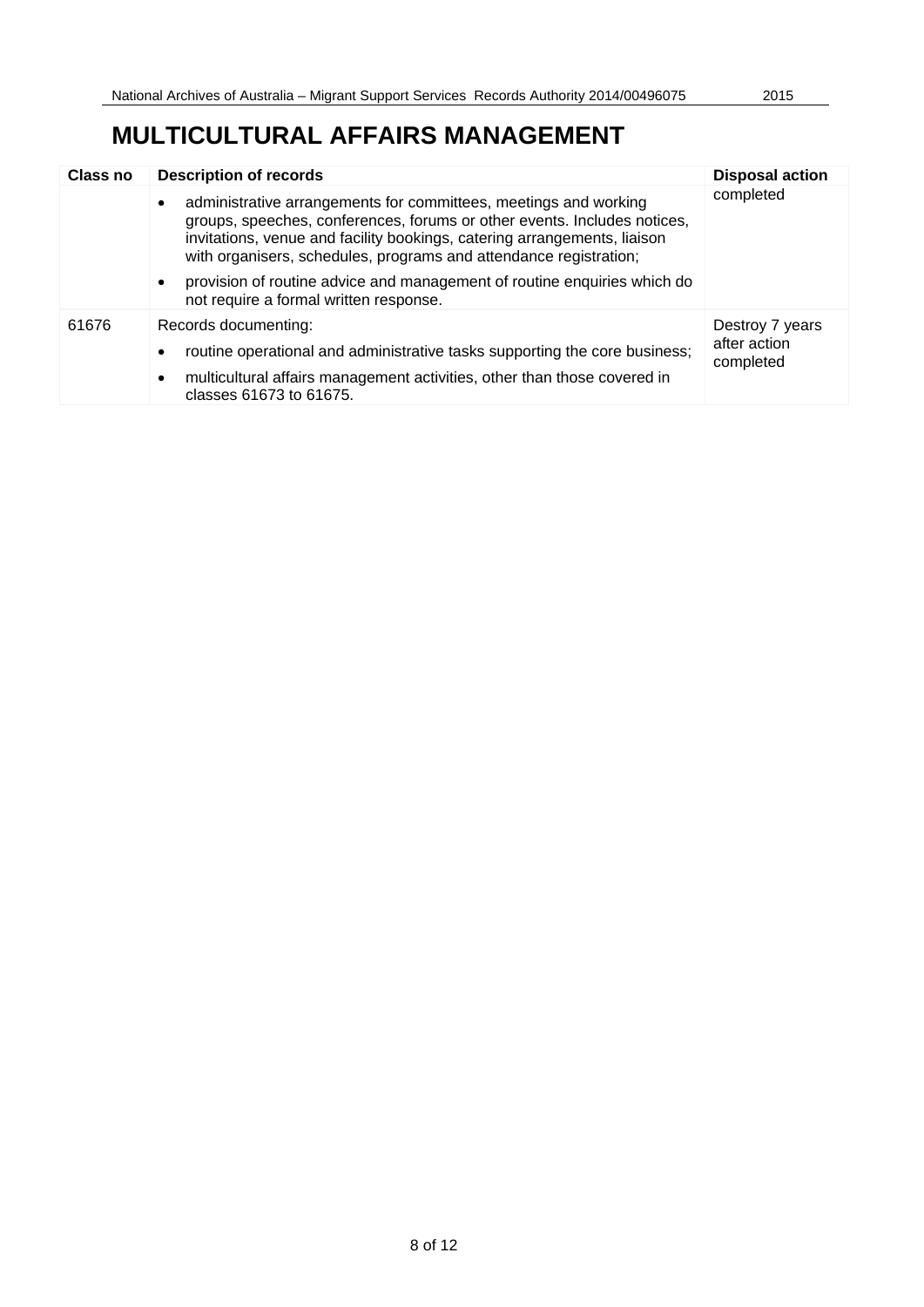The core business of developing, funding and delivering settlement programs and services to support migrant, refugee and humanitarian entrants to settle in the community and participate in Australian society. Also includes fostering links with relevant mainstream services for migrants and informing the provision of migrant services through data collection and reporting.

#### The **core activities** include:

- developing, implementing and reviewing settlement programs policies, plans, strategies, and frameworks, including post-arrival welfare programs;
- providing and receiving advice to or from the Minister, government and non-government stakeholders, and international organisations;
- liaising with government, professional, private and community groups;
- identifying, planning and establishing humanitarian settlements and regional centres;
- negotiating, establishing and implementing agreements and memoranda of understanding;
- administering funding and grants to government and non-government organisations to deliver settlement program related services;
- collecting, managing and disseminating settlement programs related data to inform government and other stakeholders;
- managing national translation and interpreter services;
- establishing, managing and reviewing migrant hostels, other accommodation facilities and reception centres;
- reporting settlement program activities and outcomes to government;
- undertaking, administering and commissioning research;
- marketing and promoting settlement programs and services;
- developing and disseminating publications and information to support settlement of new migrants into the community;
- formally acknowledging individuals and organisations' contributions to support migrants and refugees settle into the Australian community; and
- establishing, managing and dissolving, or supporting, trusts for specific migrant groups.

The performance of the core business is supported by **general activities** such as:

- managing and participating in internal and external committees, working groups and meetings;
- developing and reviewing operational procedures and guidelines;
- auditing and evaluating processes and performance;
- arranging and attending conferences and forums;
- preparing and presenting speeches and presentations;
- delegating powers and authorising actions;
- receiving and responding to enquiries; and
- identifying, assessing and managing risk.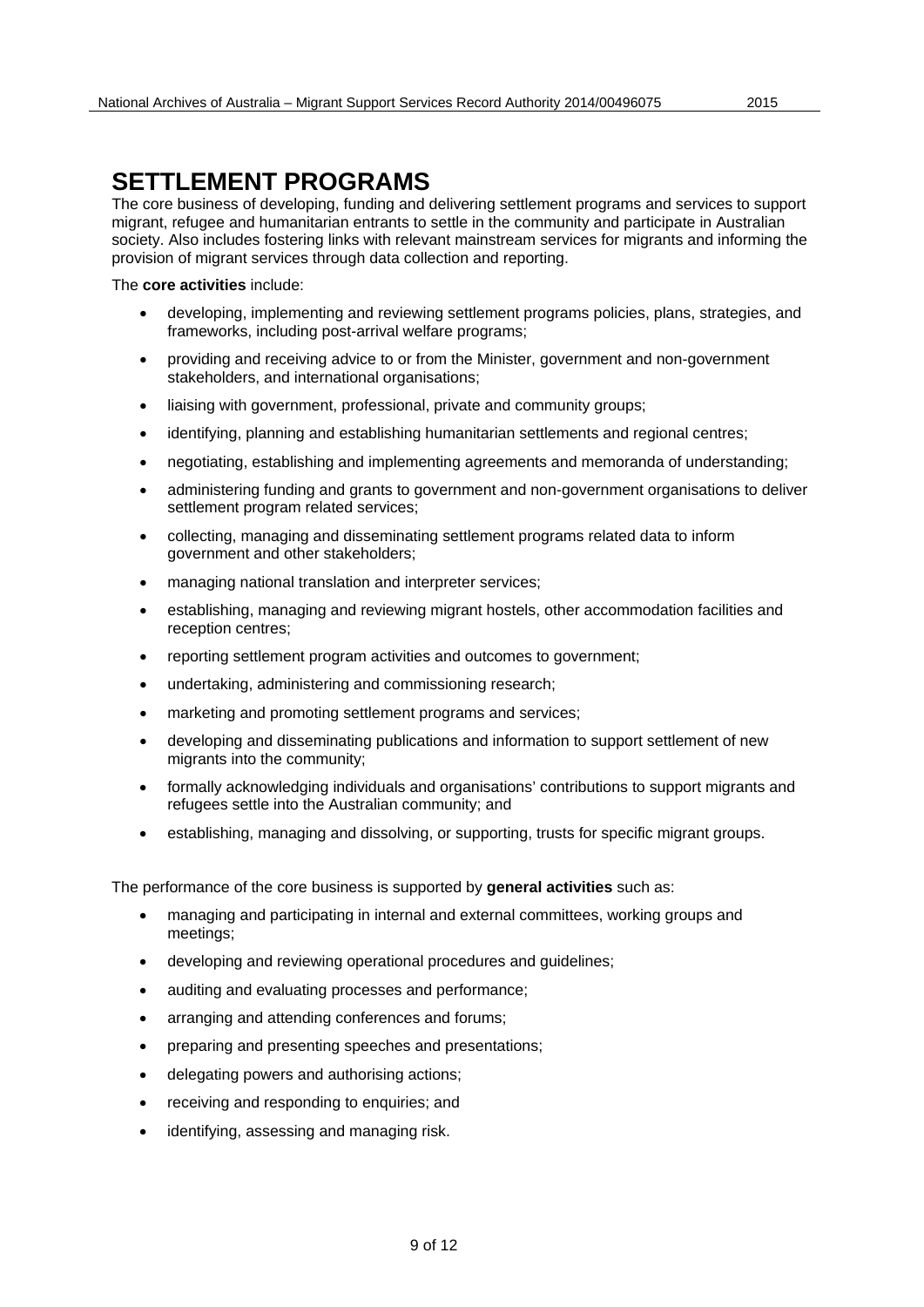*Cross references to AFDA Express Records Authority*

*For maintaining data held in the organisation's electronic business systems, use TECHNOLOGY AND COMMUNICATIONS.*

*For managing staff representatives on community organisations, use COMMUNITY RELATIONS.*

*For the procurement of goods and services, and managing tendering and contracting arrangements to support settlement program activities, use PROCUREMENT.*

*For staff training and development, use STAFF DEVELOPMENT.*

*For the payment of monies, including for translating and interpreting services, use FINANCIAL MANAGEMENT.*

*Cross references to other records authorities*

*For managing settlement programs related grants to non-government organisations, use GRA 28 GRANT MANAGEMENT.*

*For managing migrant hostels used as immigration detention facilities, use DETENTION MANAGEMENT.*

*For translating and/or interpreting services provided at processing centres and detention facilities, use DETENTION MANAGEMENT and/or MIGRATION MANAGEMENT*

*For the facilitation of processing people for permanent residency, including fiancés/spouses on temporary residence visas, use MIGRATION MANAGEMENT.*

*For reviews and reconsideration of visa refusal decisions carried out internally, use MIGRATION MANAGEMENT.*

| <b>Class no</b> | <b>Description of records</b>                                                                                                                                                                                                                                                                                                                                                                   | <b>Disposal action</b> |
|-----------------|-------------------------------------------------------------------------------------------------------------------------------------------------------------------------------------------------------------------------------------------------------------------------------------------------------------------------------------------------------------------------------------------------|------------------------|
| 61677           | The following significant records documenting:                                                                                                                                                                                                                                                                                                                                                  | Retain as national     |
|                 | development, implementation and review of high level policies, plans,<br>strategies and frameworks (eg the Integrated Humanitarian Settlement<br>Strategy) and national training strategies for major stakeholders including<br>industry and government. Includes final version, major drafts, summaries of<br>stakeholder consultations and supporting research;                               | archives               |
|                 | development and review of major programs and services, including significant<br>$\bullet$<br>migrant training and education programs, such as the Adult Migrant English<br>Program;                                                                                                                                                                                                             |                        |
|                 | identifying, planning and administering the establishment of humanitarian<br>$\bullet$<br>settlements. Includes the establishment and review of pilot settlement<br>projects. Includes final version of related reports, major drafts, summaries of<br>stakeholder consultations and supporting research;                                                                                       |                        |
|                 | establishment, management, review and termination of migrant hostels, other<br>$\bullet$<br>accommodation facilities and reception centres. Includes resident<br>arrival/departure registers, plans, photographs and information brochures;                                                                                                                                                     |                        |
|                 | advice provided to or received from major stakeholders including Ministers,<br>$\bullet$<br>and government and non-government organisations, which significantly<br>impacts settlement programs or policies, or which relates to prominent or<br>controversial issues. Includes final version of reports to government on high<br>level multicultural affairs management programs and outcomes; |                        |
|                 | high level liaison with major stakeholders including professional, private and<br>$\bullet$<br>community groups relating to settlement programs and services, eg with the<br>National Accreditation Authority for Translators and Interpreters;                                                                                                                                                 |                        |
|                 | aggregations of settlement program data and datasets, eg de-identified<br>$\bullet$                                                                                                                                                                                                                                                                                                             |                        |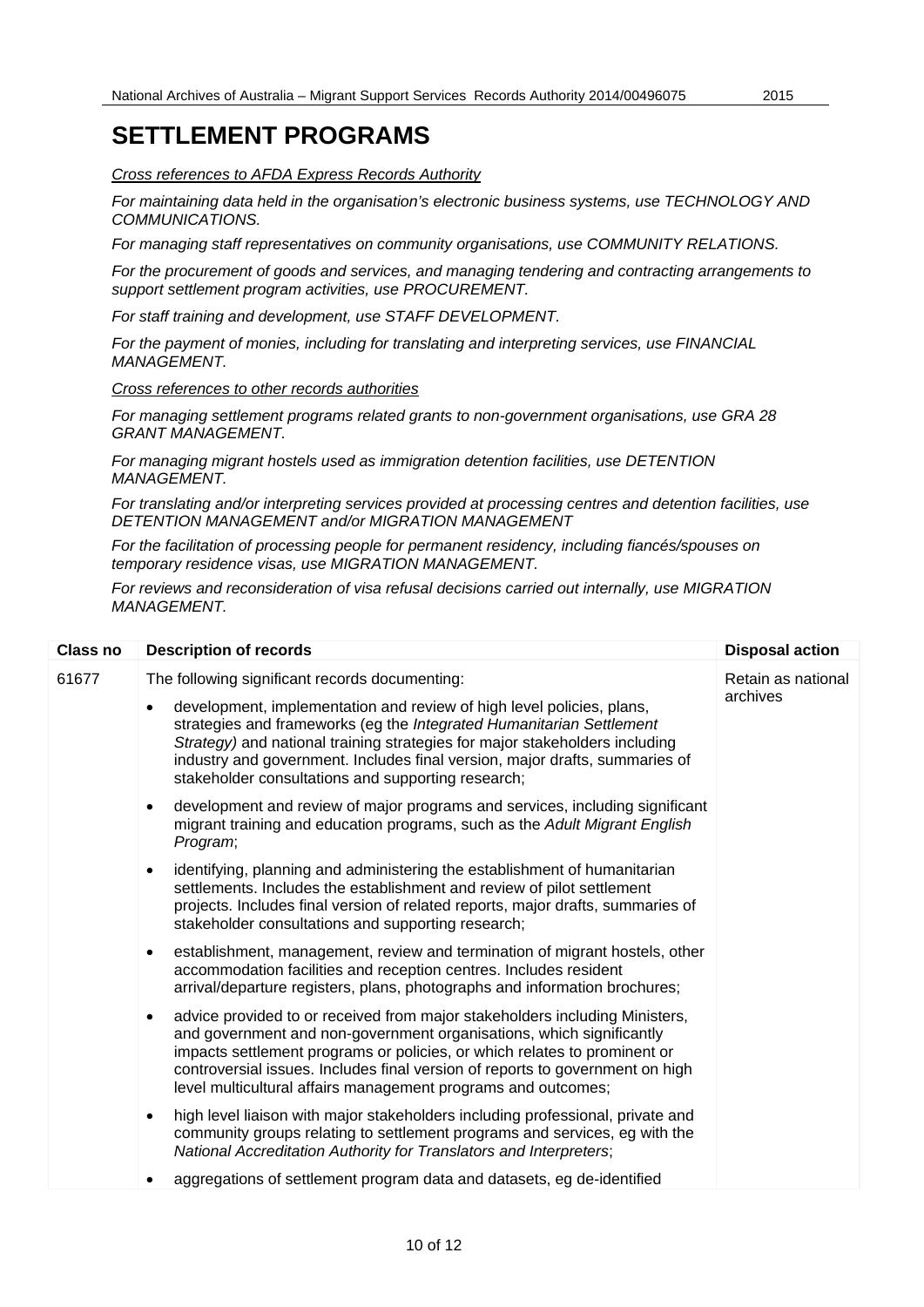| <b>Class no</b> | <b>Description of records</b>                                                                                                                                                                                                                                                                                                                                                                                                                                             | <b>Disposal action</b>                                                          |
|-----------------|---------------------------------------------------------------------------------------------------------------------------------------------------------------------------------------------------------------------------------------------------------------------------------------------------------------------------------------------------------------------------------------------------------------------------------------------------------------------------|---------------------------------------------------------------------------------|
|                 | migrant demographic data, used to inform government on current and<br>emerging settlement needs and facilitate the planning and delivery of<br>settlement programs and services. Includes associated information about the<br>data fields, eg data dictionaries, indexes, tables, and registers;                                                                                                                                                                          |                                                                                 |
|                 | high-level reviews, evaluations and audits which result in significant changes<br>$\bullet$<br>to settlement programs and policies, or which substantially impact the<br>provision of services. Includes final version of report, major drafts and<br>summaries of consultations;                                                                                                                                                                                         |                                                                                 |
|                 | results of major research undertaken, administered or commissioned by the<br>$\bullet$<br>agency which significantly impacts settlement programs, policies, or services.<br>Includes supporting research datasets, final version of research reports and<br>findings, and summaries of supporting analysis;                                                                                                                                                               |                                                                                 |
|                 | significant settlement programs related agreements, contracts and<br>$\bullet$<br>memoranda of understanding relating to funding arrangements with state,<br>territory, local and Australian government, foreign countries and organisations<br>to deliver settlement programs and services eg the Unaccompanied Refugee<br>Minors Program. Includes guidelines, final version of agreements, summaries<br>of consultations reports and reviews of programs and services; |                                                                                 |
|                 | high level internal and external committees and working groups, including<br>$\bullet$<br>inter-government or inter-agency committees where the agency provides<br>secretariat support, is the Australian Government's main representative, or<br>plays a prominent or central role;                                                                                                                                                                                      |                                                                                 |
|                 | final version of promotional and educational campaigns raising awareness of<br>$\bullet$<br>settlement programs and services, eg Beginning a Life in Australia;                                                                                                                                                                                                                                                                                                           |                                                                                 |
|                 | formal acknowledgment of individuals and organisations contributions to<br>migrant and refugee settlement services, eg the Australian Migration<br>Settlement Awards;                                                                                                                                                                                                                                                                                                     |                                                                                 |
|                 | final version of speeches and presentations made by the agency's Minister or<br>$\bullet$<br>senior staff relating to settlement programs and services, including<br>conferences presentations;                                                                                                                                                                                                                                                                           |                                                                                 |
|                 | support for trust services for specific groups eg the Child Migrants Trust and<br>records of the establishment, management and dissolution of the Temple<br>Society Trust Fund; and                                                                                                                                                                                                                                                                                       |                                                                                 |
|                 | master version of settlement programs publications.                                                                                                                                                                                                                                                                                                                                                                                                                       |                                                                                 |
| 61678           | Settlement programs related agreements and contracts other than those<br>covered in class 61677.                                                                                                                                                                                                                                                                                                                                                                          | Destroy 21 years<br>after completion<br>or other<br>termination of<br>agreement |
| 61679           | Records documenting:                                                                                                                                                                                                                                                                                                                                                                                                                                                      | Destroy 2 years                                                                 |
|                 | administrative arrangements for committees, meetings and working groups,<br>$\bullet$<br>speeches, conferences, forums or other events. Includes notices, invitations,<br>venue and facility bookings, catering arrangements, liaison with organisers,<br>timetables and schedules, programs and attendance registration; and                                                                                                                                             | after action<br>completed                                                       |
|                 | provision of routine advice and management of routine enquiries which do not<br>require a formal written response.                                                                                                                                                                                                                                                                                                                                                        |                                                                                 |